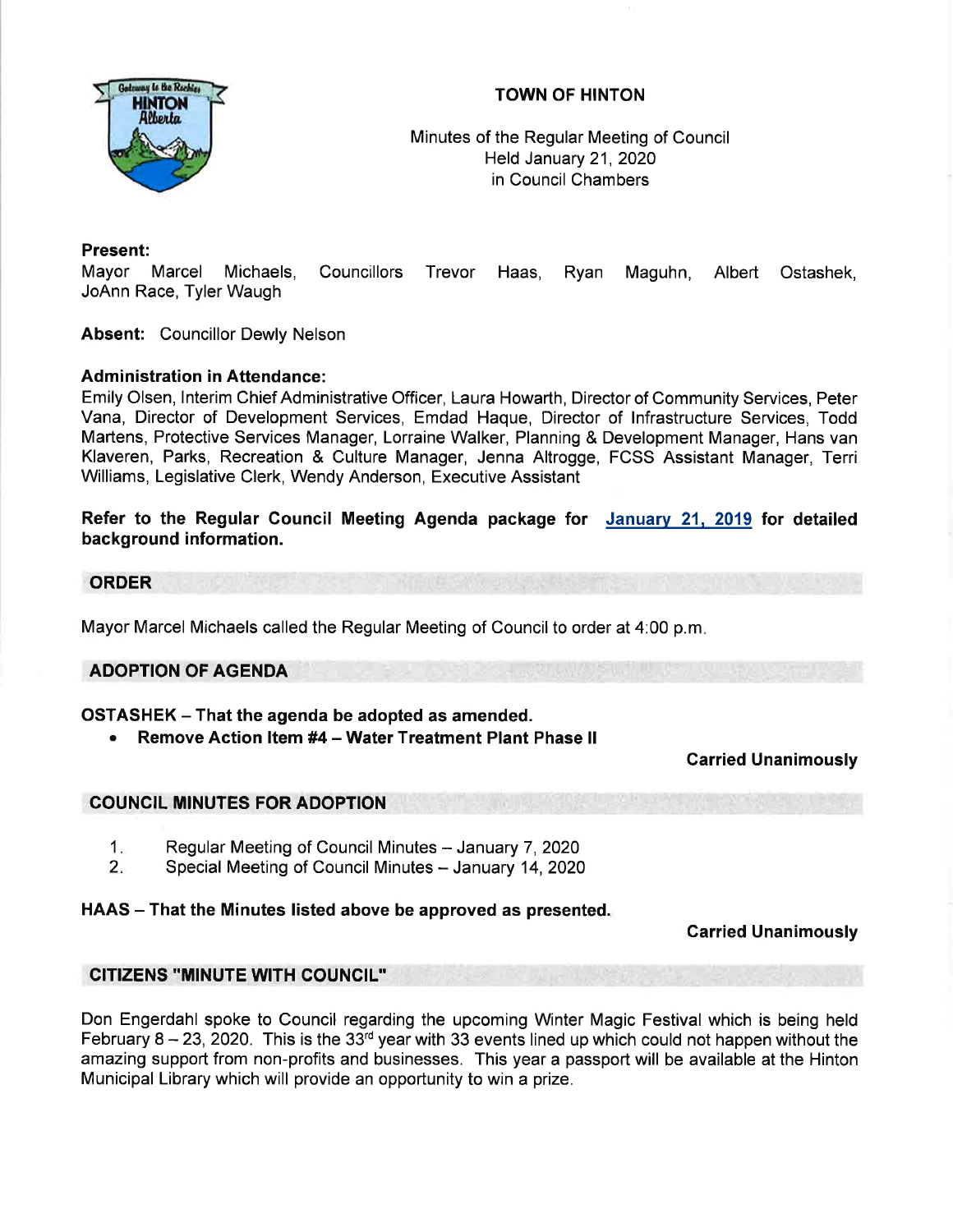#### PUBLIC HEARING

Deputy Mayor Waugh called the Public Hearing to order at 4:07 p.m

#### Bvlaw No. 1088-10

Secretary T. Williams introduced Bylaw #1088-10 into record

Bylaw 1088-10 being an amendment for:

Amend the Land Use Bylaw No. 1088-10 incorporating housekeeping updates regarding errors and omissions; these are grammatical and typographical in nature.

#### lntroduction & Procedures

Deputy Mayor Waugh informed the hearing attendees the following Public Hearing is held pursuant to Section 692 of the Municipal Government Act, being Chapter M-26, R.S.A., 2000 and amendments thereto. The following rules of conduct will be followed during this Public Hearing:

- $\triangleright$  Presentation should be brief and to the point.
- 
- $\triangleright$  The order of presentation shall be:<br>- Report from the Planning & Development Manager;
	- Entry of written submissions;
	- Those supporting the Bylaw;
	- Those opposing the Bylaw; and
	- Any other person deemed to be affected by the Bylaw.
- $\triangleright$  Council may ask questions of the speakers after each presentation for clarification purposes.
- $\triangleright$  There will be no debating the Bylaw, however, questions to the Councillors or other parties will be accepted through the Chair.

#### Land Use Bvlaw #1088-10

Deputy Mayor Waugh declared the Public Hearing relating to the Bylaw open

Secretary T. Williams informed the purpose of the proposed Bylaw No. 1088-10 is to amend the Land Use Bylaw as follows:

Amend the Land Use Bylaw No. 1088-10 incorporating housekeeping updates regarding errors and omissions; these are grammatical and typographical in nature.

First reading was given to Bylaw No. 1088-10 on November 19, 2019

Notice of this Public Hearing was advertised in the Hinton Voice newspaper on January 9, 2020 and January 16,2020 and advertised on the Town of Hinton website.

The report from the Planning and Development Manager (as Attachment 1)

Deputy Mayor Waugh requested: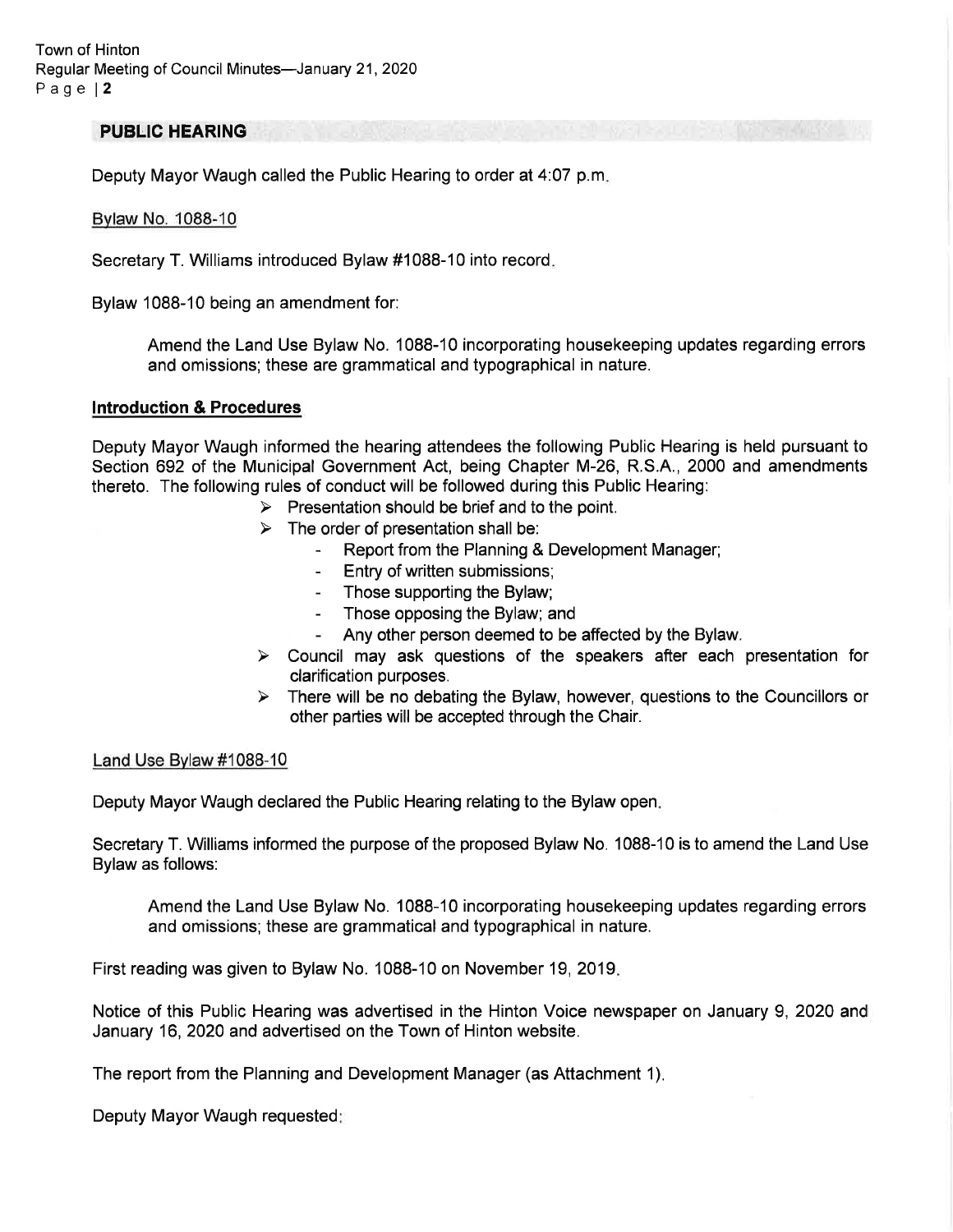Town of Hinton Regular Meeting of Council Minutes-January 21, 2020 Page | 3

- $\triangleright$  Are there any late written submissions relating to Bylaw No. 1088-10? No
- $\triangleright$  Is there anyone present who wishes to speak in favour of Bylaw No. 1088-10 No
- $\triangleright$  Is there anyone present who wishes to speak in opposition to Bylaw No. 1088-10. No
- $\triangleright$  Is there anyone present who is deemed to be affected by Bylaw No. 1088-9 and wishes to speak? No
- $\triangleright$  Do the Councillors have any further questions? No
- $\triangleright$  Do the Councillors require further information? No

Deputy Mayor Waugh declared that the Public Hearing relating to Bylaw No. 1088-10 is closed

#### HAAS - That the Public Hearing be adjourned at 4:09 p.m.

#### Carried Unanimously

#### Land Use Bylaw #1088-11

Secretary T. Williams introduced Bylaw #1088-11 into record

Bylaw 1088-11 being an amendment for:

- 1. Amend the Land Use Bylaw No. 1088-11 to incorporate Uses defined in the Glossary<br>"CARE FACILITY, FAMILY" but not listed as Permitted or Discretionary Uses in any zoning District. Proposed to list as Discretionary Use in four (4) residential zoning districts:
	- a. R-S1 Residential Large Lot District
	- b. R-S2 Residential Standard Lot District
	- c. R-CXT Contextual Residential District
	- d. R-ACR Acreage Residential District
- 2. Addition of one (1) new Use "CARE FACILITY', RESIDENTIAL SENIOR to the Glossary and add this new Use as a Discretionary Use in four (4) residential zoning districts:
	- a. R-S1 Residential Large Lot District
	- b. R-S2 Residential Standard Lot District
	- c. R-CXT Contextual Residential District
	- d. R-ACR Acreage Residential District
- 3. Amend Places of Worship definition to Places of Assembly and add this as a Discretionary Use to four (4) zoning districts:
	- a. C-NOD Urban Node Commercial District
	- b. C-NBR Neighbourhood Commercial District
	- c. l-BUS Business lndustrial District
	- d. S-COM Community Services District

#### lntroduction & Procedures

Deputy Mayor Waugh informed the hearing attendees the following Public Hearing is held pursuant to Section 692 of the Municipal Government Act, being Chapter M-26, R.S.A., 2000 and amendments thereto. The following rules of conduct will be followed during this Public Hearing:

- $\triangleright$  Presentation should be brief and to the point.
- 
- > The order of presentation shall be:<br>- Report from the Planning & Development Manager;
	- Entry of written submissions;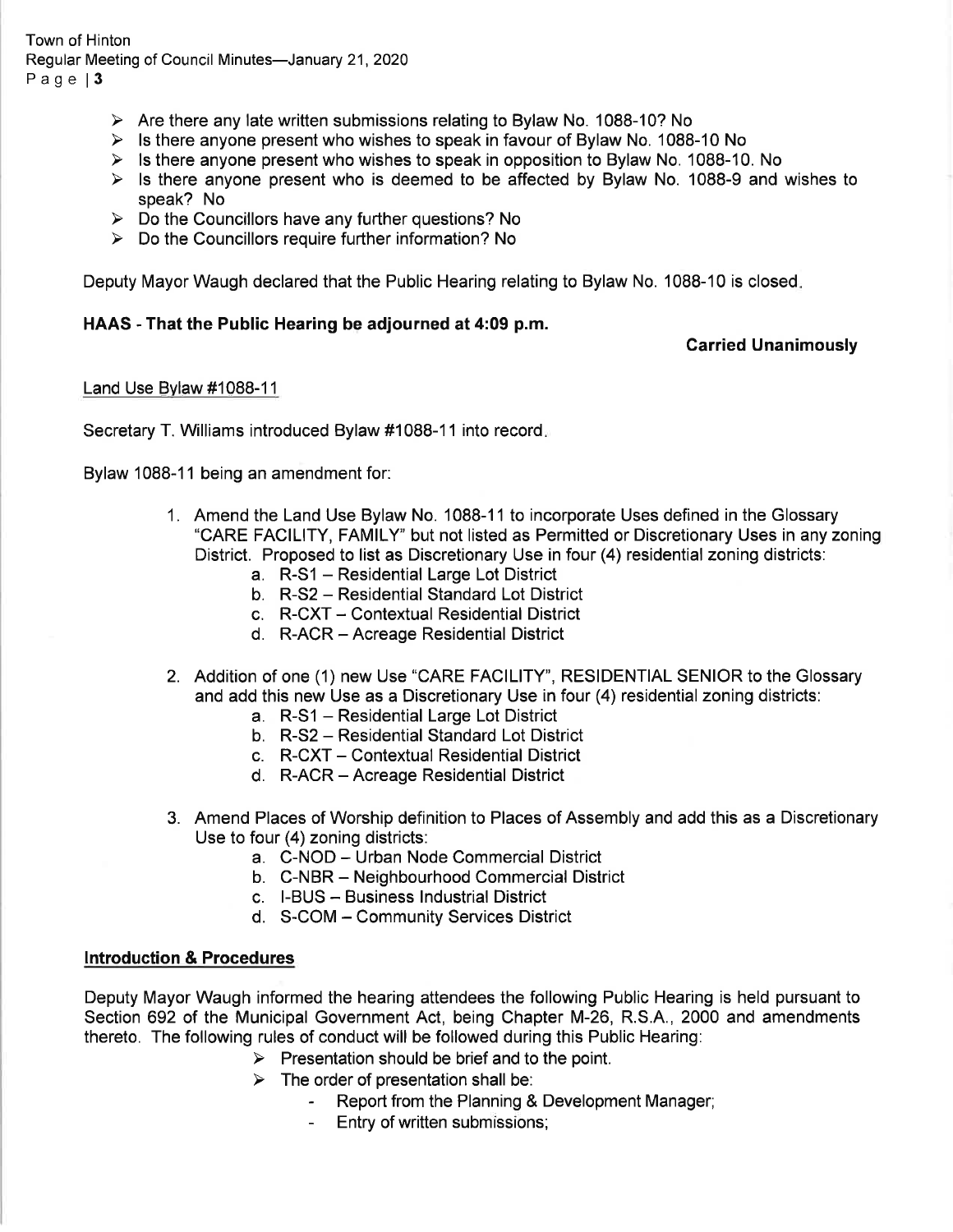Town of Hinton Regular Meeting of Council Minutes-January 21, 2020 Page l4

- Those supporting the Bylaw;
- Those opposing the Bylaw; and
- Any other person deemed to be affected by the Bylaw.
- $\triangleright$  Council may ask questions of the speakers after each presentation for clarification purposes.
- $\triangleright$  There will be no debating the Bylaw, however, questions to the Councillors or other parties will be accepted through the Chair.

#### Land Use Bvlaw #1088-11

Deputy Mayor Waugh declared the Public Hearing relating to the Bylaw open.

Secretary Williams informed the purpose of the proposed Bylaw No. 1088-11 is being an amendment for:

- 1. Amend the Land Use Bylaw No. 1088-11 to incorporate Uses defined in the Glossary "CARE FACILITY, FAMILY' but not listed as Permitted or Discretionary Uses in any zoning District. Proposed to list as Discretionary Use in four (4) residential zoning districts:
	-
	- e. R-S1 Residential Large Lot District f. R-S2 Residential Standard Lot District
	- g. R-CXT Contextual Residential District
	- h. R-ACR Acreage Residential District
- 2. Addition of one (1) new Use "CARE FACILITY', RESIDENTIAL SENIOR to the Glossary and add this new Use as a Discretionary Use in four (4) residential zoning districts:
	- e. R-S1 Residential Large Lot District f. R-S2 Residential Standard Lot District
	-
	- g. R-CXT Contextual Residential District
	- h. R-ACR Acreage Residential District
- 3. Amend Places of Worship definition to Places of Assembly and add this as a Discretionary Use to four (4) zoning districts:
	- e. C-NOD Urban Node Commercial District<br>f. C-NBR Neighbourhood Commercial District
	-
	- g. I-BUS Business lndustrial District
	- h. S-COM Community Services District

First reading was given to Bylaw No. 1088-11 on November 19, 2019

Notice of this Public Hearing was advertised in the Hinton Voice newspaper on January 9,2020 and January 16,2020 and advertised on the Town of Hinton website.

The report from the Planning and Development Manager (as Attachment 1)

Deputy Mayor Waugh requested

- $\triangleright$  Are there any late written submissions relating to Bylaw No. 1088-11? No
- $\triangleright$  Is there anyone present who wishes to speak in favour of Bylaw No. 1088-11? No
- $\triangleright$  Is there anyone present who wishes to speak in opposition to Bylaw No. 1088-11.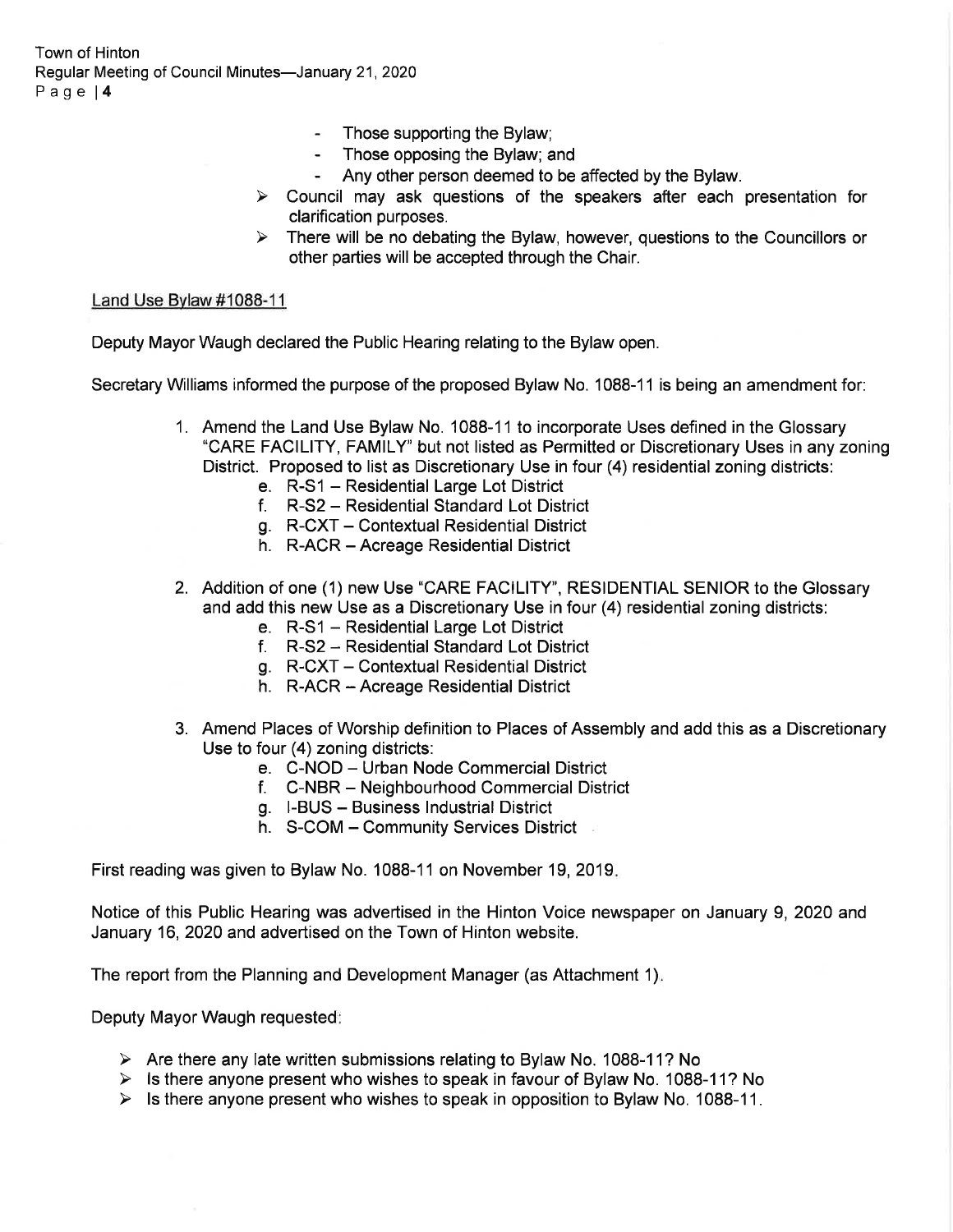Tracey Shepherd, a McPherson Drive resident, asked:

- for clarification on the number of lots that could be turned into a group home. There are four districts proposed for the use.
- So technically we could have more homes on our street. Family or Group Care Facilities shall be located no closer than 300 metres from one another.
- how can we be sure there will be pride of ownership and they will maintain their homes? The Development Officer considers traffic generation, size of parcel, setbacks, buffering to adjacent neighbourhoods, etc.. Bylaw Services could be called fo address any unsightly or snowissues.

Rhonda Duke sent in a letter expressing her concerns and wanted to ensure Council was aware of her concerns. No formal application has been received at this point; if an application is received there will be a process, proposed for four districts in the municipality and considered discretionary.

- $\triangleright$  Is there anyone present who is deemed to be affected by Bylaw No. 1088-9 and wishes to speak? No
- 
- > Do the Councillors have any further questions?<br>- Haas requested clarification on discretionary use. How does the public know how to appeal in the future when applications are submitted? As per the MGA, we are required to advertise all discretionary uses. Anyone that opposes has the opportunity to appeal. They must submit a letter of appeal along with a \$250 application fee to the Secretary of the appeal board. Family care facilities are provincially legislafed so need to follow their criteria.
- Haas hopefully the appeal process allows concerned citizens to voice their opinions. An appeal is advertised for two consecutive weeks.
- Race this is not new to the bylaw correct? Care facility residential seniors has been added.
- Maguhn  $-$  it's not that the care facilities are new, a new permit can be requested correct? Currently the use is not in any of the districts, therefore no one may apply for a development permit until the LUB is amended to include the use.
- Haas questioned how places of assembly is changing? Places of worship are very specific whereas places of assembly allow for more gathering of people such as clubs, halls, theatres, auditoriums - was part of Bylaw No. 960 and should be included.
- Michaels  $-$  300 metre rule  $-$  is this a hard rule where under no circumstances two homes can't be approved within the 300 metre buffer? Section 3-73 of the Land Use Bylaw specifies family or group care facilities shall be located no closer than 300 meters from one another. This is a hard line that the development authority is bound by.

#### HAAS – that the public hearing portion be re-opened.

#### Garried Unanimously

 $\triangleright$  Is there anyone present who wishes to speak in favour of Bylaw No. 1088-11?

Mandy Crespeigne who works for Hinton Employment and Learning Place, spoke to Council and she is completing her socialworking degree. She stated any opportunity to support individuals that are highly underserved needs to be looked at with due care.

Mary Saspa supports the bylaw. She lives in Calgary and has a house in Hinton. She questioned whether there were senior homes in Hinton and was told no. Seniors are pushed to live in Edmonton as there is no opportunity in Hinton. She is hoping this would be approved as she has applied for her Hinton home to be a group home for seniors and people with disabilities.

 $\triangleright$  Is there anyone present who wishes to speak in opposition to Bylaw No. 1088-11.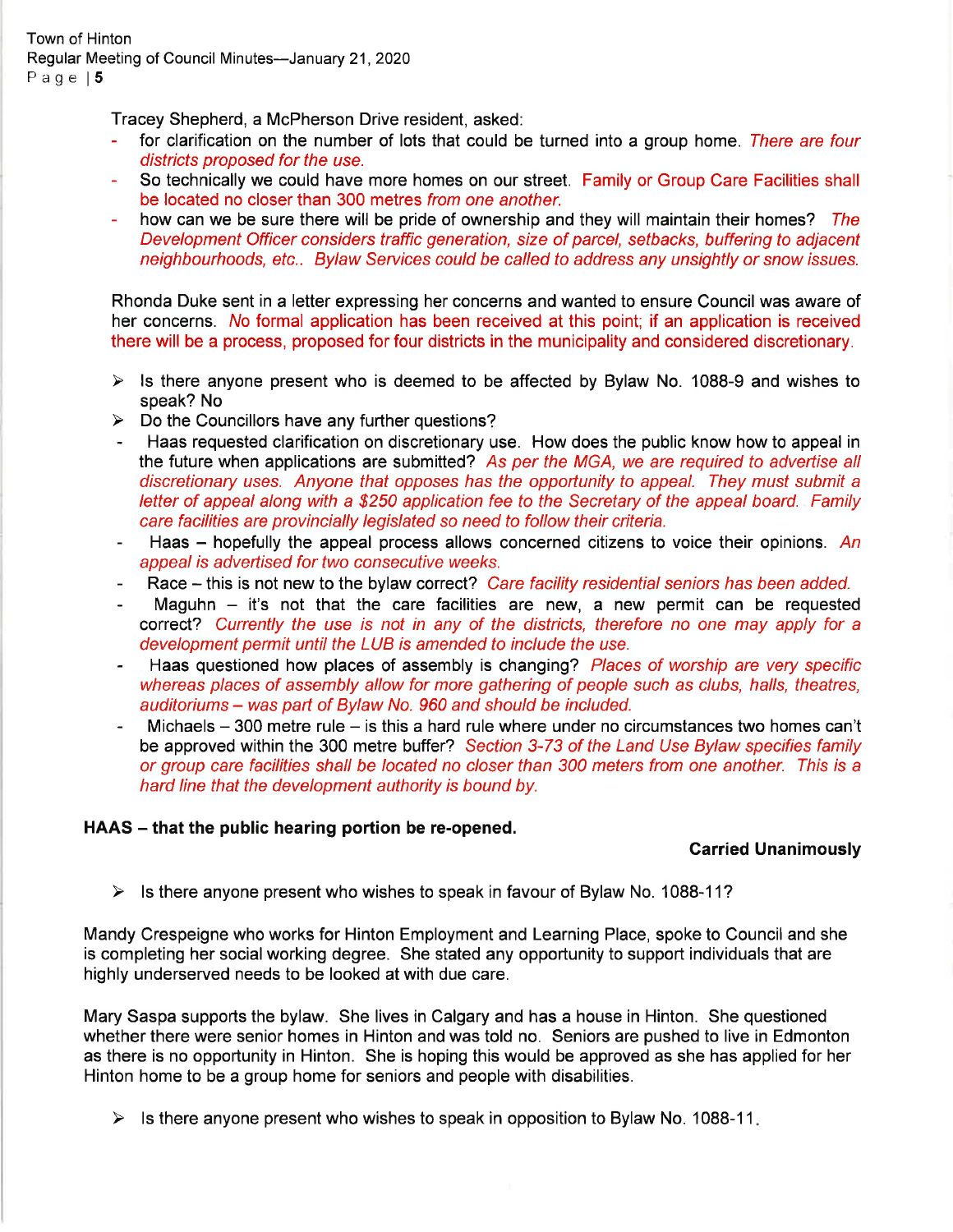Town of Hinton Regular Meeting of Council Minutes-January 21, 2020 Page l6

- Tracey Shepherd asked if someone puts in an application for a group home with disabilities, and they want to change to seniors, do they have to reapply because it would be a change of use. Yes, they would be required to reapply from a provincial regulatory perspective, from the Town perspective, the development permit would specify the use.
- 
- ► Do the Councillors have any further questions?<br>- Michaels 154 McPherson Drive is an Evergreens home. He likes the buffer of 300 metres. Are there other types of homes such as the Evergreens homes that would allow an application within this 300 metres? We are bound by what uses are as defined in the Land Use bylaw. Existing ones would need to be reviewed. lf there is an existing facility, it would be grandfathered. A new facility would fall under the 300 metres. We would need to look at similar types of facilities. lt is important to understand the purpose and intent of the district, trying to maintain the character. Discretionary doesn't automatically approve.
- Michaels could you have within 300 metres a senior's home and another group home catering to something different? All are included together.
- Ostashek Provincial requirements to address care facilities, he requested clarification. Referral to provincial agencies, licensed separately. We don't control regulations, controlled by the province.
- Ostashek  $-$  is there provincial mandate for municipalities to address care facilities in their communities? Not a mandate but a diverse community is a planning practice as does fhe MDP. The Town doesn't have a mandate. It is important to understand provincial legislation can trump municipal at any time.
- $\triangleright$  Do the Councillors require further information? No

Deputy Mayor Waugh declared that the Public Hearing relating to Bylaw No. 1088-11 is closed.

#### RACE - That the Public Hearing be adjourned at 4:44 p.m.

#### Carried Unanimously

Deputy Mayor Waugh stepped down from Chair and Mayor Michaels assumed the Chair

## ACTION ITEMS

<sup>1</sup>. Land Use Bvlaw No. 1088-10

WAUGH - The Council give Land Use Bylaw No. 1088-10 Second Reading as presented.

Garried Unanimously

OSTASHEK - The Gouncil give Land Use Bylaw No. 1088-10 Third Reading as presented.

Garried Unanimously

2. Land Use Bylaw No. 1088-11

MAGUHN - That Council refer Land Use Bylaw No. 1088-11 to a future Regular Council Meeting for discussion.

> Defeated 2-4 For: Maguhn, Michaels Against: Haas, Waugh, Ostashek, Race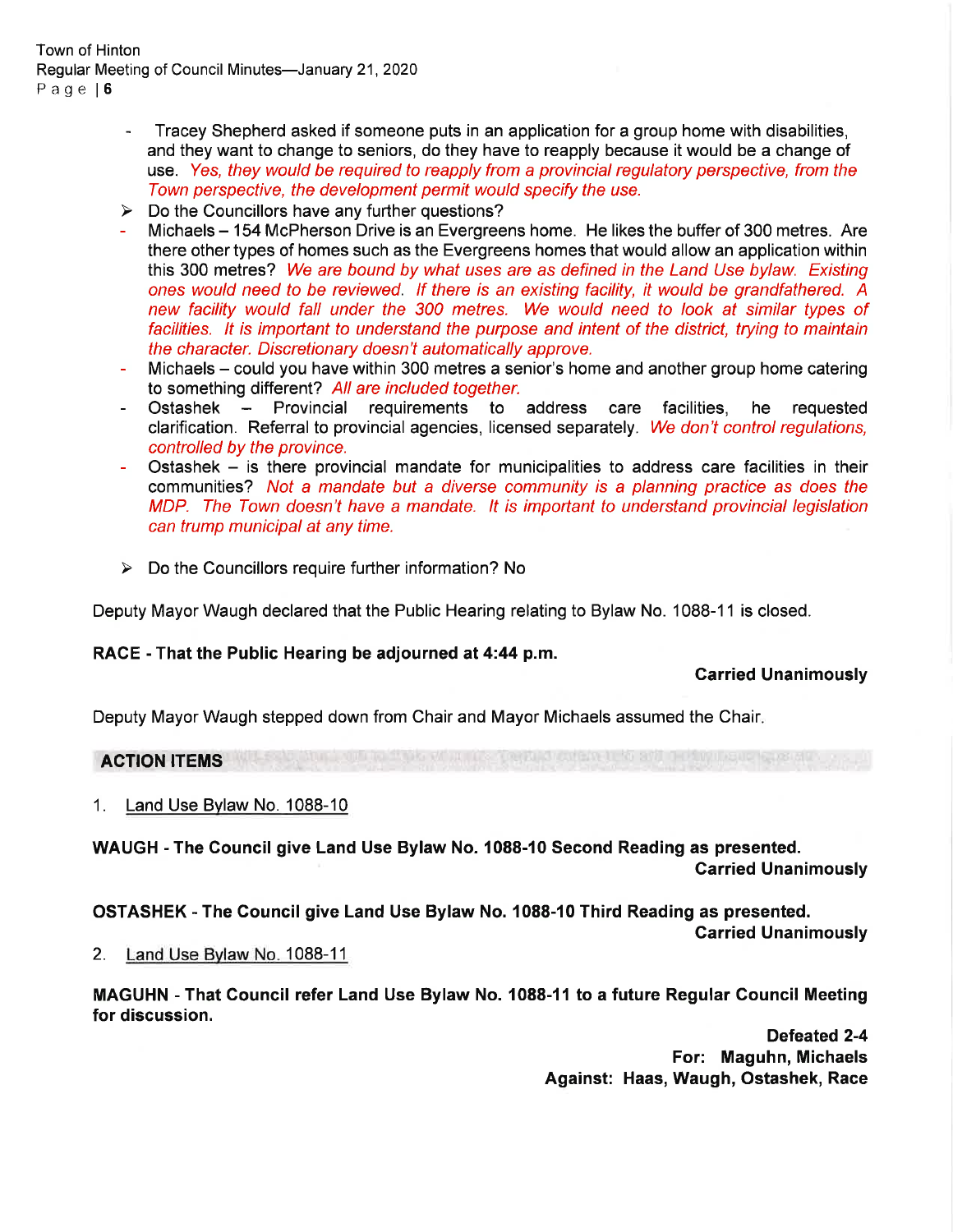RACE - That Council give Land Use Bylaw No. 1088-11 Second Reading as presented. Carried Unanimously

HAAS - That Council postpone the third reading of Land Use Bylaw No. 1088-11 to the Regular Council of February 18, 2020 to allow questions from Council to be answered by Administration. Garried Unanimously

3. Beaver Boardwalk Committee Terms of Reference

HAAS - That Gouncil approve the amended Beaver Boardwalk Gommittee Terms of Reference as amended by Standing Gommittee.

Carried Unanimously

4. Community Engagement and Advisory Committee Member Appointments

OSTASHK - that Gouncil move ln Gamera at 5:21 p.m

Carried Unanimously

L. Walker left the meeting

HAAS - The meeting move out of In Camera at 5:25 p.m.

Garried Unanimously

WAUGH - That Gouncil appoint Jace Rush and Shawn Hodder to the Community Engagement and Advisory Gommittee for a two-year term.

Garried Unanimously

## INFORMATION ITEMS

1. Council lnformation Packages #1 and #2 for January 21 , 2O2O

MAGUHN - That Council accept Information Packages #1 and #2 for January 21, 2O2O as information.

Carried Unanimously

# REPORTS FROM MAYOR, COUNCIL, CHIEF ADMINISTRATIVE OFFICER

1. Council Updates (Training, Conferences, Committees, Community Events)

Councillors reported on the various committees, meetings, and activities they attended since the last Regular Council meeting and what they plan on attending in the coming weeks.

2. Chief Administrative Officer Report

Emily Olsen, Acting Chief Administrative Officer, provided an update on administrative matters